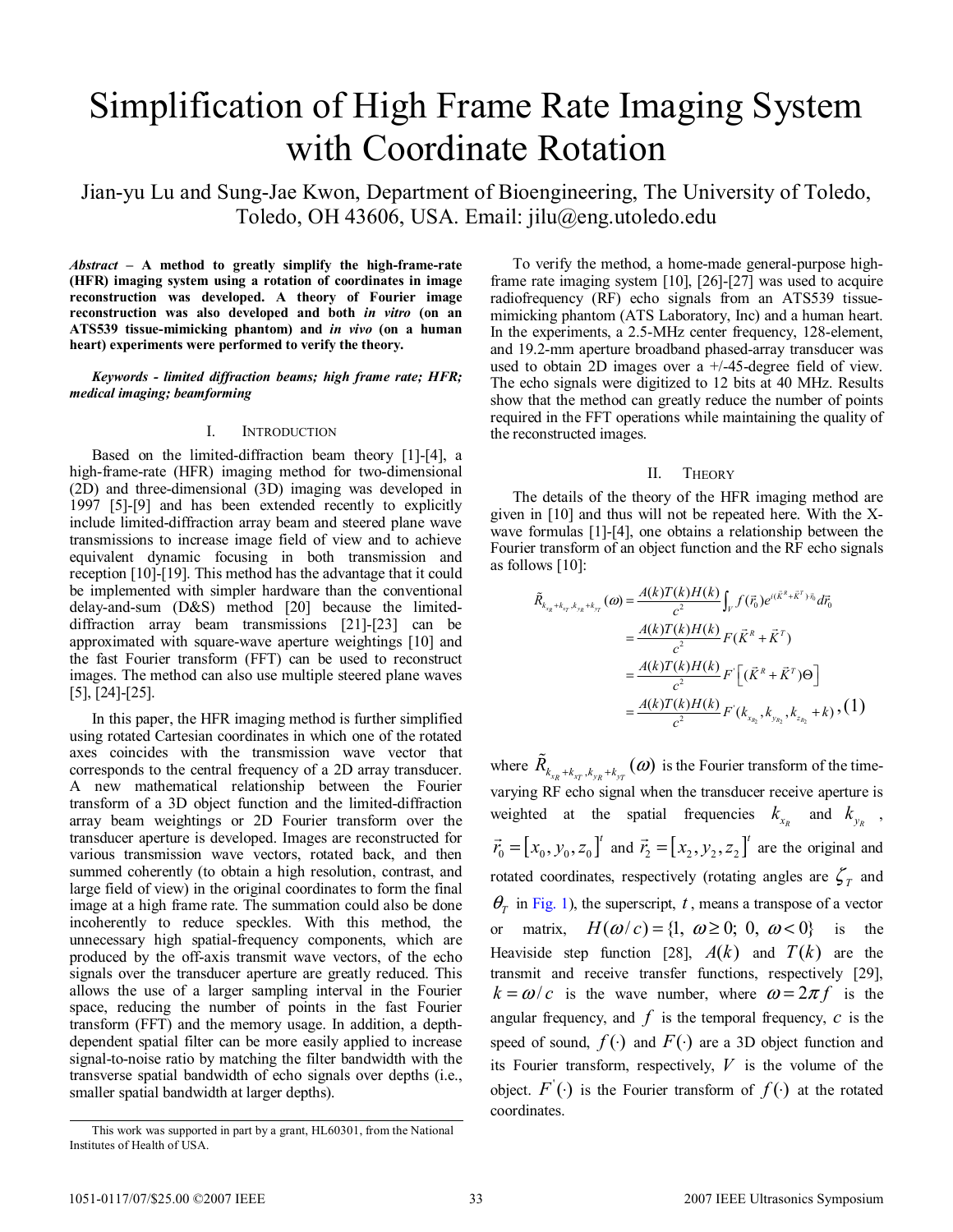

**Figure 1.** Coordinates before ( $\vec{r}_0$ ) and after rotation ( $\vec{r}_2$ ).

The transmission and reception wave vectors are given by:

$$
\vec{K}^T = (k_{x_T}, k_{y_T}, k_{z_T})
$$
 and  $\vec{K}^R = (k_{x_R}, k_{y_R}, k_{z_R})$ ,  
respectively, where  $k_{z_T} = \sqrt{k^2 - k_{x_T}^2 - k_{y_T}^2}$  and

 $k_{z_R} = \sqrt{k^2 - k_{x_R}^2 - k_{y_R}^2}$ .

The rotation matrix and its inversion are given by:

$$
\Theta = \begin{bmatrix}\n\cos \zeta_T \cos \theta_T & -\sin \theta_T & \sin \zeta_T \cos \theta_T \\
\cos \zeta_T \sin \theta_T & \cos \theta_T & \sin \zeta_T \sin \theta_T \\
-\sin \zeta_T & 0 & \cos \zeta_T\n\end{bmatrix} (2)
$$

and

$$
\Theta^{-1} = \begin{bmatrix} \cos \zeta_T \cos \theta_T & \cos \zeta_T \sin \theta_T & -\sin \zeta_T \\ -\sin \theta_T & \cos \theta_T & 0 \\ \sin \zeta_T \cos \theta_T & \sin \zeta_T \sin \theta_T & \cos \zeta_T \end{bmatrix} = \Theta' ,
$$
  
(3)

respectively.

If a point in the coordinates before and after the rotation is

given by  $\vec{r}_0 = x_0 \vec{i}_0 + y_0 \vec{j}_0 + z_0 \vec{k}_0$  and  $\vec{r}_2 = x_2 \vec{i}_2 + y_2 \vec{j}_2 + z_2 \vec{k}_2$ , respectively, one has:  $\vec{r}_0 = \Theta \vec{r}_2$  and

$$
\vec{r}_2 = \Theta^{-1} \vec{r}_0
$$
 In addition, one obtains:

$$
\vec{K}_2^T = (k_{x_{Y_2}}, k_{y_{Y_2}}, k_{z_{Y_2}}) = \vec{K}^T \Theta = (0, 0, k)
$$
 and

 $\vec{K}_2^R = (k_{x_{R_2}}, k_{y_{R_2}}, k_{z_{R_2}}) = \vec{K}^R \Theta$  for the transmit and receive wave vectors in the rotated coordinates (assuming the transmit wave vector is aligned with a rotated axis), respectively, where

$$
k_{z_{T_2}} = \sqrt{k^2 - k_{x_{T_2}}^2 - k_{y_{T_2}}^2}
$$
 and  $k_{z_{R_2}} = \sqrt{k^2 - k_{x_{R_2}}^2 - k_{y_{R_2}}^2}$ .

From the formulas above  $(Eq. (1))$ , it is clear that the relationship between the Fourier transform, 2  $\frac{1}{2}$   $\frac{1}{2}$   $\frac{1}{2}$   $\frac{1}{2}$  $F^{'}(k_{x_R}, k_{y_R}, k_{z_R}, +k)$ , of an object function,  $f(\vec{r}_0)$ , and the Fourier transform of received RF echo signals (can be easily rotated by linear phase delays) in the rotated coordinates is exactly the same as Equation (15) of [5], which is simpler to implement than that in the original coordinates.

### III. EXPERIMENTS AND RESULTS

To verify the method and the formulas above, both *in vivo* and *in vitro* experiments were performed with a home-made HFR imaging system [10], [26]-[27]. The system has 128 channels to drive a 2.5-MHz broadband phase array transducer of 128 elements. RF echoes were digitized to 12 bits at 40 MHz and were used for image reconstructions.

Fig. 2 is a reconstructed strip of image of an ATS539 tissue-mimicking phantom with a single transmission steered at -45º. After a rotation of the echo signals, the strip of image reconstructed with Eq. (1) is steered at 0º in the rotated coordinates (see Fig. 3). It is clear that the images reconstructed before and after the rotation are similar.

Figs. 4 and 5 are images reconstructed with and without the rotation of coordinates for an ATS539 tissue-mimicking phantom. Figs. 6 and 7 are images reconstructed with and without the rotation of coordinates for a human heart *in vivo*. The image frame rate is about 486 per second (187 *µ*s between transmissions). The sizes of images in Figs. 2-7 are 153.6 mm in width and 120 mm in depth.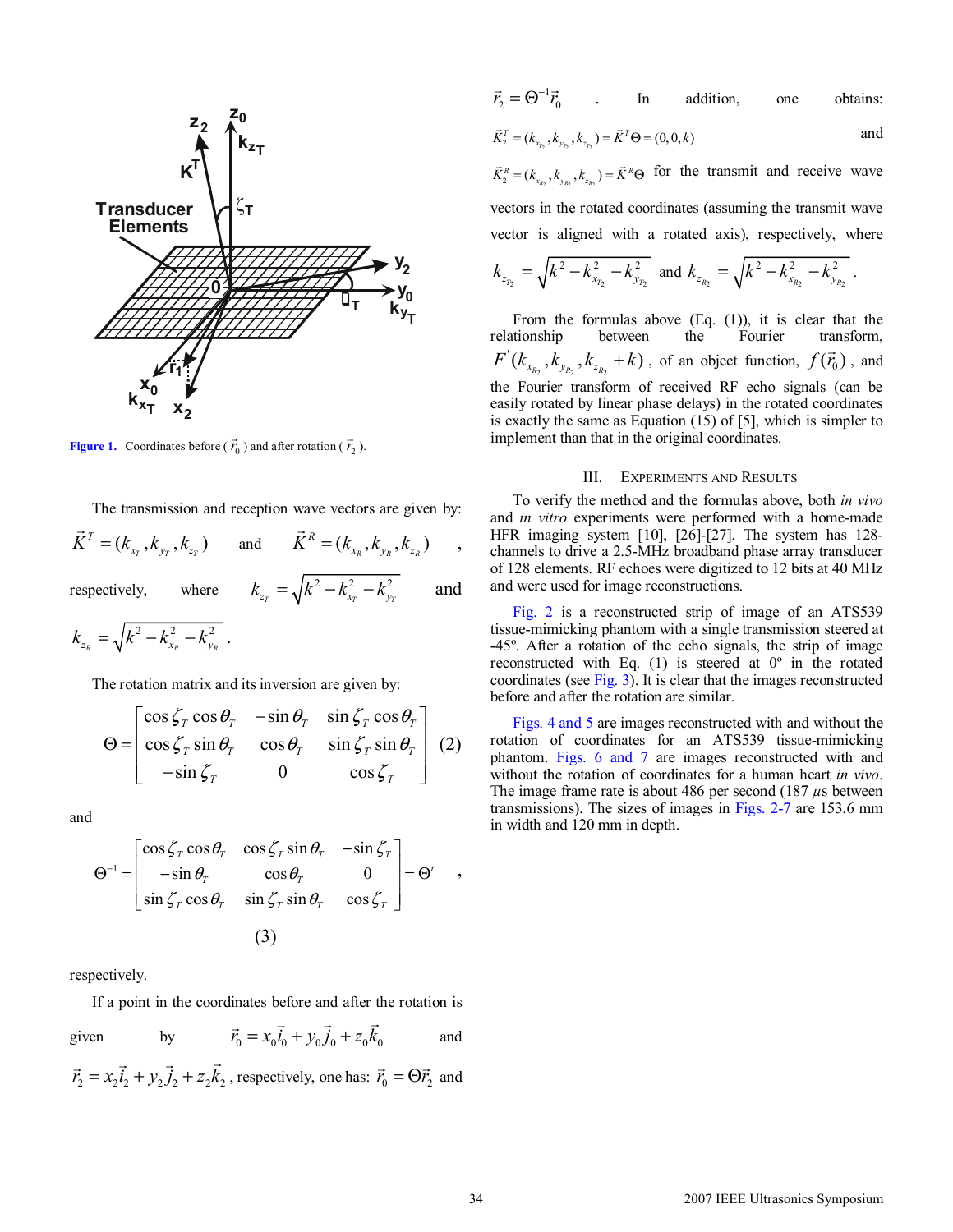

Figure 2. A strip of reconstructed iamge of an ATS539 tissue-mimicking phantom with one transmission steered at -45º without coordinate rotation using Eq. (1) (see Reference [10] for details of image reconstructions).



**Figure 3.** A strip of reconstructed iamge of an ATS539 tissue-mimicking phantom with one transmission steered at -45º with coordinate rotation using Eq. (1) (see Reference [10] for details of image reconstructions).



**Figure 4.** Reconstructed iamge of an ATS539 tissue-mimicking phantom with 11 transmissions steered from -45° to 45° without coordinate rotation using Eq. (1) (see Reference [10] for details of image reconstructions).



**Figure 5.** Reconstructed iamge of an ATS539 tissue-mimicking phantom with 11 transmissions steered from -45º to 45º with coordinate rotation using Eq. (1) (see Reference [10] for details of image reconstructions).



**Figure 6.** Reconstructed iamge of a human heart *in vivo* with 11 transmissions steered from -45º to 45º without coordinate rotation using Eq. (1) (see Reference [10] for details of image reconstructions).